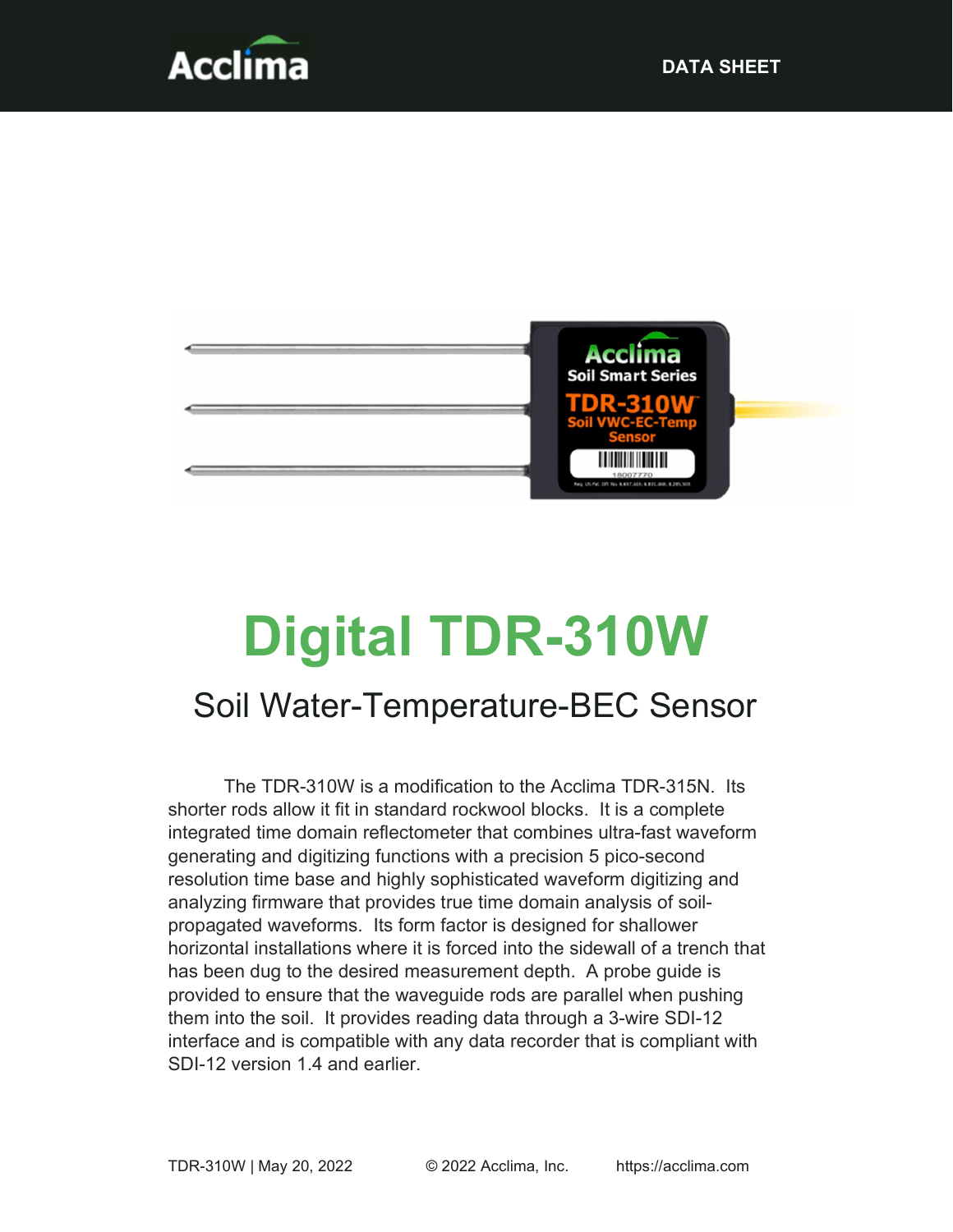

# Features

SDI-12 Interface 3-element 10 cm stainless steel waveguide 5 m 3-conductor waterproof cable (standard) Waterproof Epoxy-filled Housing 20% to 80% Incident Wave Rise Time: 300 ps Waveform Digitizing Resolution: 5 ps Incident Wave Amplitude: 2.3 V

### Measurement Functions

| <b>Volumetric Water Content:</b>                 | 0% to 100%               |  |  |
|--------------------------------------------------|--------------------------|--|--|
| Medium Permittivity:                             | 1 to 100                 |  |  |
| <b>Medium Bulk Electrical Conductivity:</b>      | 0 to $6000 \mu S/cm$     |  |  |
| Medium Temperature:                              | $-40$ to $+55$ degrees C |  |  |
| Pore Water EC (Hilhorst Model): 0 to 55000 µS/cm |                          |  |  |

#### Measurement Performance

| <b>Parameter</b>                      | Min  | <b>Max</b> | <b>Units</b> |
|---------------------------------------|------|------------|--------------|
| <b>RELATIVE PERMITTIVITY</b>          |      |            |              |
| Range                                 | 1    | 100        |              |
| <b>Resolution</b>                     | 0.1  |            |              |
| Repeatability (RMS deviation)         | 0.07 |            |              |
| Accuracy                              | $-2$ | $+2$       |              |
| <b>Stability with Bulk Electrical</b> | -1   | $+1$       |              |
| Conductivity (0-3000 uS/cm)           |      |            |              |
|                                       |      |            |              |
| <b>VOLUMETRIC WATER CONTENT (VWC)</b> |      |            |              |
| Range <sup>1</sup>                    |      | 100        | $\%$         |
| <b>Resolution</b>                     | 0.1  |            | $\%$         |
| Repeatability (RMS deviation)         | 0.07 |            | $\%$         |
| Accuracy                              | -2   | +2         | $%FS^2$      |

<sup>1</sup> VWC is calculated based on relative permittivity using the formula derived by Topp with minor modifications to allow readings in slurries and pure water. The relative permittivity of water varies with temperature, so to see a reading of 100%, the sensor must be fully immersed in water at 20C with at least 2 cm of water around the rods on all sides and beyond the tips of the rods. VWC readings higher than 100% are possible when the permittivity is higher than 80.

<sup>2</sup> Percent Full scale, or +/- 2 percentage points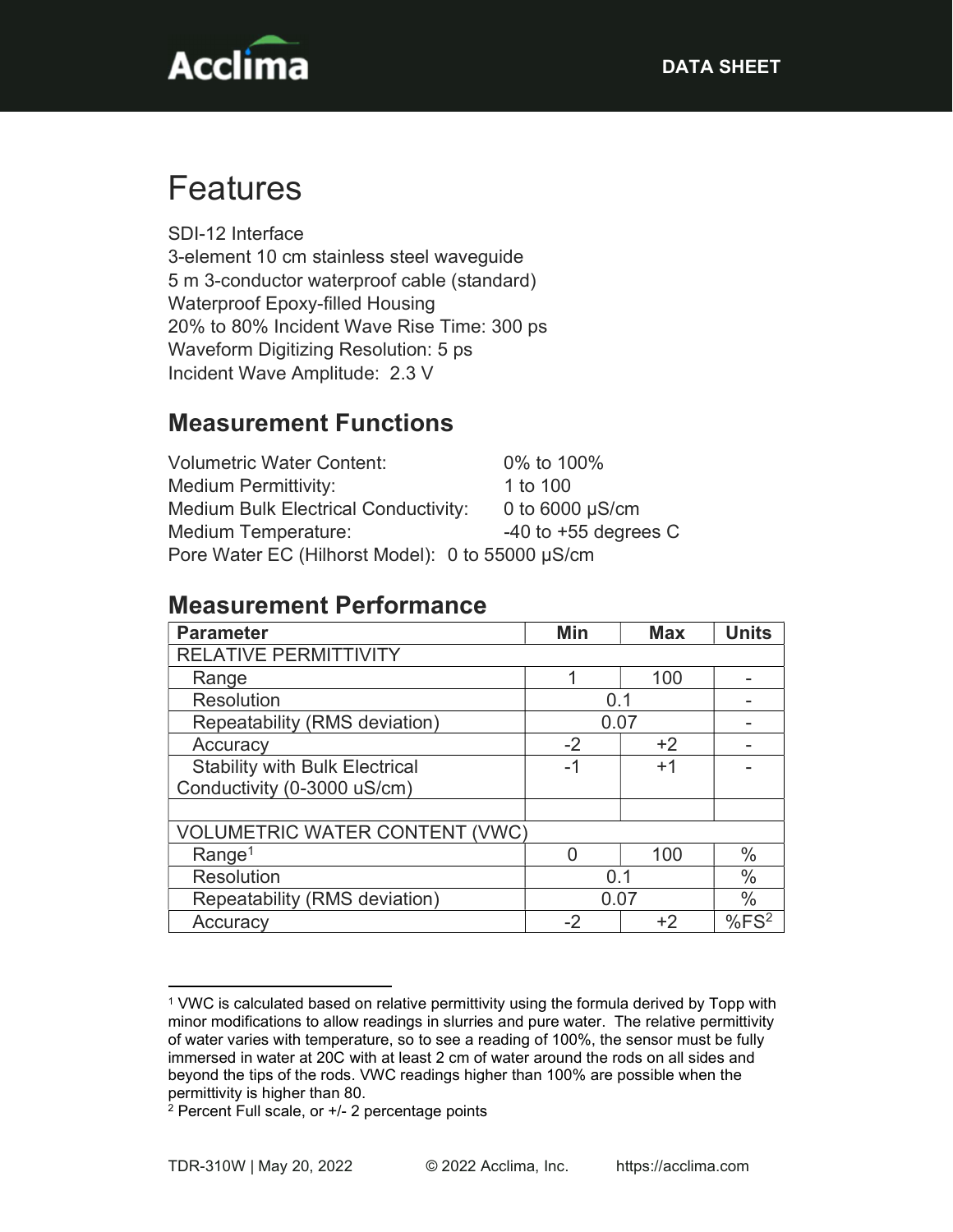

| <b>Stability with Bulk Electrical</b>     | -1      | $+1$    | %FS           |
|-------------------------------------------|---------|---------|---------------|
| Conductivity (0-3000 uS/cm)               |         |         |               |
|                                           |         |         |               |
| TEMPERATURE <sup>3</sup>                  |         |         |               |
| Range                                     | $-40$   | $+60$   | $^{\circ}C$   |
| <b>Resolution</b>                         | 0.1     |         | $^{\circ}C$   |
| Repeatability (RMS deviation)             | 0.01    |         | $^{\circ}$ C  |
| Accuracy (+5 to +35 $°C$ )                | $-0.25$ | $+0.25$ | $^{\circ}$ C  |
| Accuracy (-15 to +50 $°C$ )               | $-0.5$  | $+0.5$  | $^{\circ}C$   |
|                                           |         |         |               |
| <b>BULK ELECTRICAL CONDUCTIVITY (BEC)</b> |         |         |               |
| Range                                     | O       | 6000    | uS/cm         |
| <b>Resolution</b>                         |         |         | uS/cm         |
| Repeatability (RMS deviation)             | 3       |         | uS/cm         |
| Accuracy ( $0 - 1000$ uS/cm)              | $-25$   | $+25$   | uS/cm         |
| Accuracy (1000 - 2500 uS/cm)              | $-2.5$  | $+2.5$  | $\frac{0}{0}$ |
| Accuracy (2500 - 6000 uS/cm)              | $-5$    | $+5$    | $\frac{0}{0}$ |

## Absolute Maximum Ratings

Stresses beyond those specified below may cause permanent damage to the sensor. These are stress ratings only and operation at these levels is not implied.

| <b>Parameter</b>                       | Min           | <b>Max</b> | <b>Units</b> |
|----------------------------------------|---------------|------------|--------------|
| Supply Voltage (Measured between the   | $-16$         | $+16$      | <b>Volts</b> |
| red and white wires)                   |               |            |              |
| SDI-12 Data Voltage (Blue-White wires) | $-16$         | $+16$      | <b>Volts</b> |
| External Voltage Applied to sensor rod | $-0.3$        | $+4$       | Volts        |
| Electrostatic discharge, center rod    | IEC 61000-4-2 |            |              |
|                                        | (ESD)         |            |              |
| <b>Storage Temperature</b>             | $-40$         | +60        | $^{\circ}$ C |
|                                        | -40           | $+140$     | ◦⊏           |

# Operating Conditions

| <b>Parameter</b>                      | Min    | <b>Max</b> | <b>Units</b> |
|---------------------------------------|--------|------------|--------------|
| <b>Operating Supply Voltage</b>       | $+6.5$ | $+15$      | Volts        |
| Operating Temperature (VWC errors due | $-30$  | $+55$      | $\circ$      |
| to ice)                               |        |            |              |

<sup>&</sup>lt;sup>3</sup> The temperature sensing element is located next to one of the outer waveguide electrodes.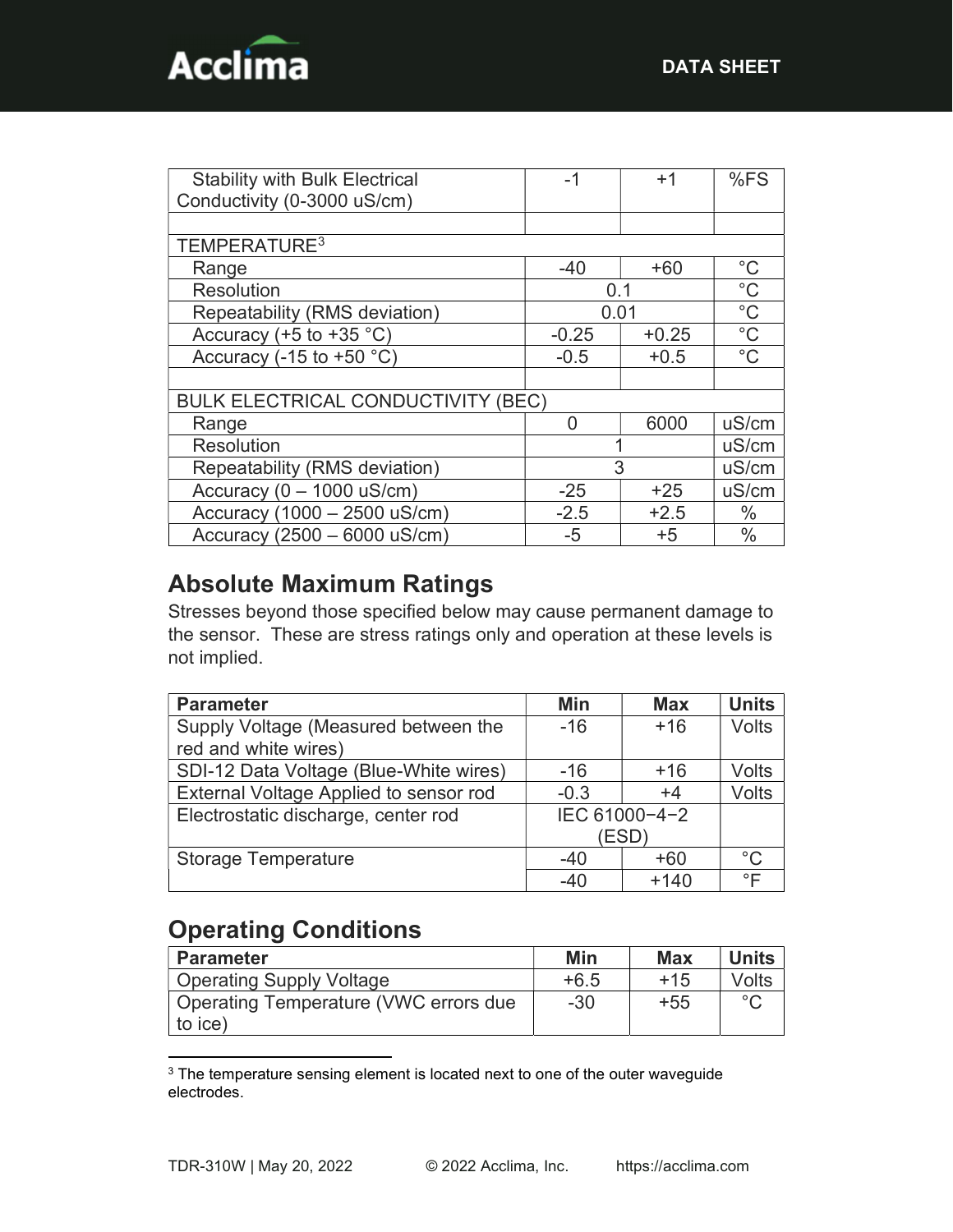

| Operating Temperature (VWC accurate,  |             | +55 | ∘∩  |
|---------------------------------------|-------------|-----|-----|
| no ice allowed)                       |             |     |     |
|                                       |             |     |     |
| POWER CONSUMPTION                     |             |     |     |
| Idle Current (sensor powered but      | < 10        |     | uA  |
| inactive, 20 °C)                      |             |     |     |
| Idle Current (-35 to +50 $°C$ )       | < 50        |     | uA  |
| Sensor read time                      | 0.3 typical |     | sec |
| Sensor read current (Supply Voltage = | 118 typical |     | mA  |
| 12V                                   |             |     |     |
| Sensor read current (Supply Voltage = | 150 typical | mA  |     |
| 7V                                    |             |     |     |
| Sensor communications current         | 6 typical   | mА  |     |

# SDI-12 Data Line Electrical Characteristics

| <b>Parameter</b>                               | Min  | <b>Max</b> | <b>Units</b> |
|------------------------------------------------|------|------------|--------------|
| <b>INPUT</b> (when sensor is idle or receiving |      |            |              |
| data)                                          |      |            |              |
| <b>Resistance to GND</b>                       | 160k | 175k       | Ohms         |
| VIL (required input voltage in "marking"       | -1   | 1.3        |              |
| state)                                         |      |            |              |
| VIH (required input voltage in "spacing"       | 3.2  | 6          | v            |
| state)                                         |      |            |              |
|                                                |      |            |              |
| OUTPUT (when sensor is transmitting            |      |            |              |
| data)                                          |      |            |              |
| Output impedance                               | 1000 | 1250       | Ohms         |
| VOL (output voltage in "marking" state)        | 0    | 0.25       | v            |
| VOH (output voltage in "spacing" state)        | 47   | 5.2        |              |

# Physical Characteristics

| Dimensions (without cable)    | 16 cm x 5.3 cm x 2 cm                                                                            |
|-------------------------------|--------------------------------------------------------------------------------------------------|
| Weight<br>(without cable)     | 94 <sub>g</sub>                                                                                  |
| Cable weight                  | $32.7$ g/m                                                                                       |
| Composition                   | 304 Stainless Steel, Epoxy, ABS<br><b>Plastic</b>                                                |
| Cable                         | 3 copper conductor, 22 Ga.,<br>waterproof and UV resistant PVC<br>jacket, 4.8mm overall diameter |
| <b>Communication Protocol</b> | SDI-12 Version 1.4                                                                               |